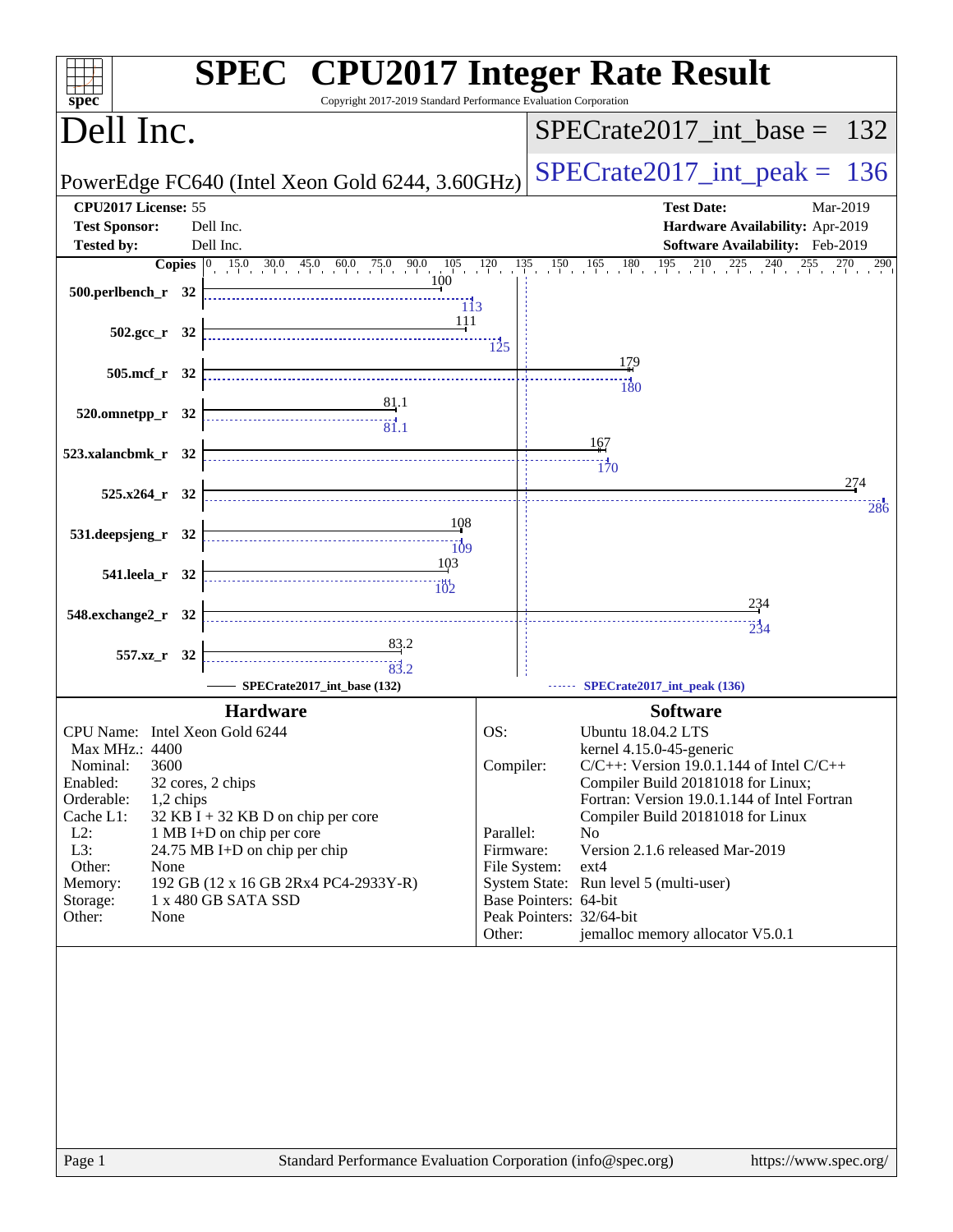| <b>SPEC CPU2017 Integer Rate Result</b>                                                                                             |  |
|-------------------------------------------------------------------------------------------------------------------------------------|--|
| $C_{\text{c}}$ and the 2017 2010 $C_{\text{t}}$ and $D_{\text{c}}$ of mass are $D_{\text{c}}$ and $C_{\text{c}}$ and $D_{\text{c}}$ |  |

Copyright 2017-2019 Standard Performance Evaluation Corporation

# Dell Inc.

**[spec](http://www.spec.org/)**

## [SPECrate2017\\_int\\_base =](http://www.spec.org/auto/cpu2017/Docs/result-fields.html#SPECrate2017intbase) 132

PowerEdge FC640 (Intel Xeon Gold 6244, 3.60GHz)  $\text{SPECrate}2017\_int\_peak = 136$ 

**[CPU2017 License:](http://www.spec.org/auto/cpu2017/Docs/result-fields.html#CPU2017License)** 55 **[Test Date:](http://www.spec.org/auto/cpu2017/Docs/result-fields.html#TestDate)** Mar-2019 **[Test Sponsor:](http://www.spec.org/auto/cpu2017/Docs/result-fields.html#TestSponsor)** Dell Inc. **[Hardware Availability:](http://www.spec.org/auto/cpu2017/Docs/result-fields.html#HardwareAvailability)** Apr-2019

**[Tested by:](http://www.spec.org/auto/cpu2017/Docs/result-fields.html#Testedby)** Dell Inc. **[Software Availability:](http://www.spec.org/auto/cpu2017/Docs/result-fields.html#SoftwareAvailability)** Feb-2019

### **[Results Table](http://www.spec.org/auto/cpu2017/Docs/result-fields.html#ResultsTable)**

|                           | <b>Base</b>   |                |       |                |            | <b>Peak</b>    |            |               |                |              |                |              |                |              |
|---------------------------|---------------|----------------|-------|----------------|------------|----------------|------------|---------------|----------------|--------------|----------------|--------------|----------------|--------------|
| <b>Benchmark</b>          | <b>Copies</b> | <b>Seconds</b> | Ratio | <b>Seconds</b> | Ratio      | <b>Seconds</b> | Ratio      | <b>Copies</b> | <b>Seconds</b> | <b>Ratio</b> | <b>Seconds</b> | <b>Ratio</b> | <b>Seconds</b> | <b>Ratio</b> |
| $500.$ perlbench_r        | 32            | 508            | 100   | 510            | 99.9       | 508            | <u>100</u> | 32            | 451            | 113          | 449            | 113          | 451            | <u>113</u>   |
| 502.gcc_r                 | 32            | 409            | 111   | 411            | 110        | 410            | <b>111</b> | 32            | 363            | 125          | 363            | 125          | 364            | 125          |
| $505$ .mcf r              | 32            | 289            | 179   | 286            | 181        | 288            | 179        | 32            | 288            | 180          | 287            | 180          | 287            | <b>180</b>   |
| 520.omnetpp_r             | 32            | 518            | 81.1  | 517            | 81.2       | 518            | 81.0       | 32            | 518            | 81.1         | 518            | 81.0         | 518            | 81.1         |
| 523.xalancbmk r           | 32            | 200            | 169   | 202            | 167        | 203            | 166        | 32            | 199            | 170          | 199            | 170          | 199            | <b>170</b>   |
| 525.x264 r                | 32            | 205            | 274   | 204            | 275        | 204            | 274        | 32            | 196            | 286          | 196            | 287          | 196            | 286          |
| 531.deepsjeng_r           | 32            | 337            | 109   | 338            | <b>108</b> | 339            | 108        | 32            | 337            | 109          | 337            | 109          | 337            | 109          |
| 541.leela r               | 32            | 515            | 103   | 514            | 103        | 514            | 103        | 32            | 527            | 101          | 511            | 104          | 521            | <b>102</b>   |
| 548.exchange2_r           | 32            | 359            | 234   | 358            | 234        | 359            | 234        | 32            | 358            | 234          | 358            | 234          | 358            | 234          |
| $557.xz$ r                | 32            | 415            | 83.3  | 415            | 83.2       | 416            | 83.1       | 32            | 415            | 83.3         | 415            | 83.2         | 416            | 83.1         |
| $SPECrate2017$ int base = |               |                | 132   |                |            |                |            |               |                |              |                |              |                |              |

**[SPECrate2017\\_int\\_peak =](http://www.spec.org/auto/cpu2017/Docs/result-fields.html#SPECrate2017intpeak) 136**

Results appear in the [order in which they were run.](http://www.spec.org/auto/cpu2017/Docs/result-fields.html#RunOrder) Bold underlined text [indicates a median measurement.](http://www.spec.org/auto/cpu2017/Docs/result-fields.html#Median)

### **[Submit Notes](http://www.spec.org/auto/cpu2017/Docs/result-fields.html#SubmitNotes)**

 The numactl mechanism was used to bind copies to processors. The config file option 'submit' was used to generate numactl commands to bind each copy to a specific processor. For details, please see the config file.

### **[Operating System Notes](http://www.spec.org/auto/cpu2017/Docs/result-fields.html#OperatingSystemNotes)**

Stack size set to unlimited using "ulimit -s unlimited"

### **[General Notes](http://www.spec.org/auto/cpu2017/Docs/result-fields.html#GeneralNotes)**

Environment variables set by runcpu before the start of the run: LD\_LIBRARY\_PATH = "/home/cpu2017/lib/ia32:/home/cpu2017/lib/intel64:/home/cpu2017/je5.0.1-32:/home/cpu2017/je5.0.1-64" Binaries compiled on a system with 1x Intel Core i9-7900X CPU + 32GB RAM memory using Redhat Enterprise Linux 7.5 NA: The test sponsor attests, as of date of publication, that CVE-2017-5754 (Meltdown) is mitigated in the system as tested and documented. Yes: The test sponsor attests, as of date of publication, that CVE-2017-5753 (Spectre variant 1) is mitigated in the system as tested and documented. Yes: The test sponsor attests, as of date of publication, that CVE-2017-5715 (Spectre variant 2) is mitigated in the system as tested and documented. Transparent Huge Pages enabled by default Prior to runcpu invocation Filesystem page cache synced and cleared with: sync; echo 3> /proc/sys/vm/drop\_caches runcpu command invoked through numactl i.e.: numactl --interleave=all runcpu <etc>

**(Continued on next page)**

| Page 2<br>https://www.spec.org/<br>Standard Performance Evaluation Corporation (info@spec.org) |
|------------------------------------------------------------------------------------------------|
|------------------------------------------------------------------------------------------------|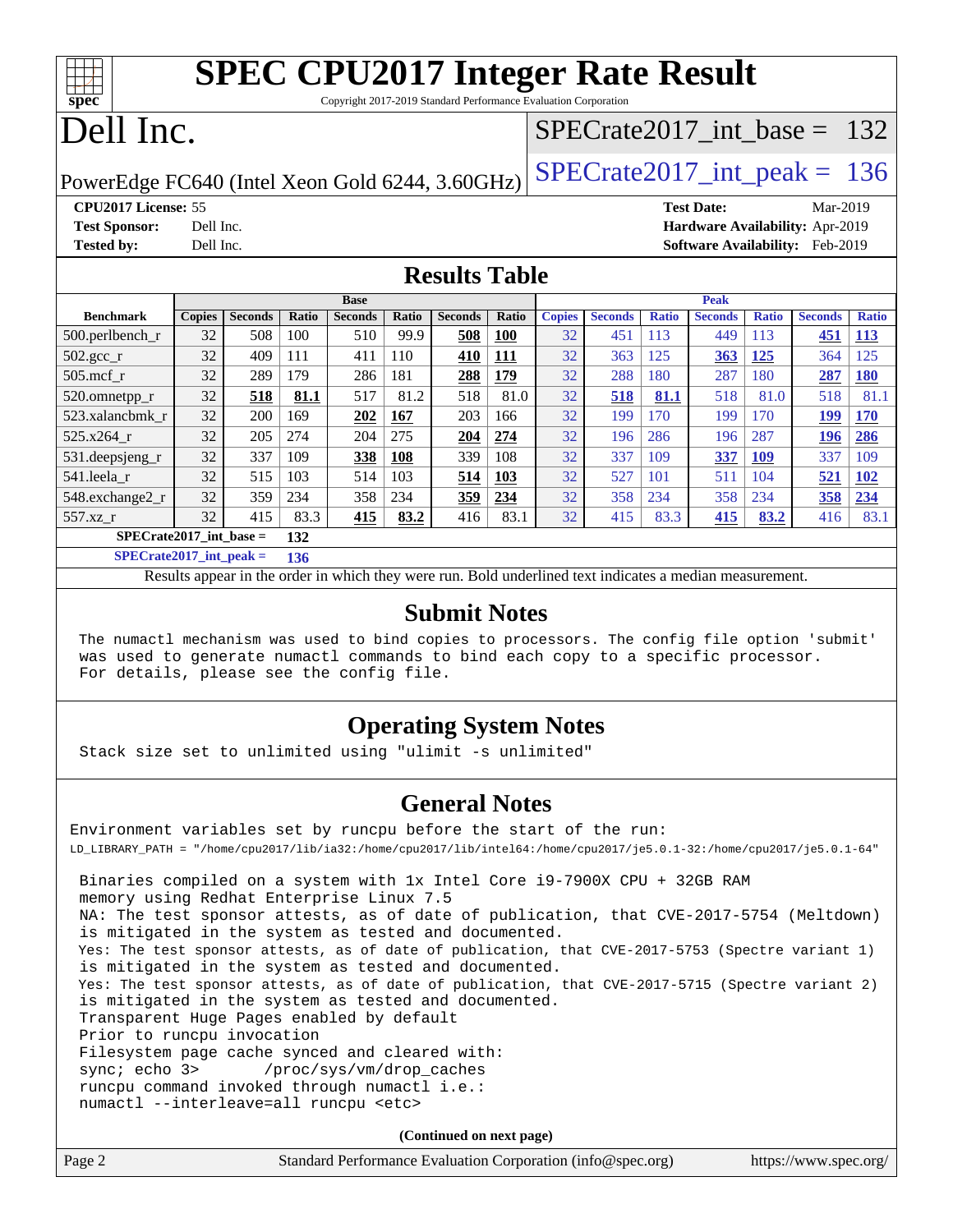| <b>SPEC CPU2017 Integer Rate Result</b><br>Copyright 2017-2019 Standard Performance Evaluation Corporation<br>spec <sup>®</sup>                                                                                                                                                                                                                                                                                                                                                                                                                                                                                                                                                                                                                                                                                                                                                                                                                                                                                                                                                                                                                                                                                                                                                                                                                                                                                                                             |                                                                    |
|-------------------------------------------------------------------------------------------------------------------------------------------------------------------------------------------------------------------------------------------------------------------------------------------------------------------------------------------------------------------------------------------------------------------------------------------------------------------------------------------------------------------------------------------------------------------------------------------------------------------------------------------------------------------------------------------------------------------------------------------------------------------------------------------------------------------------------------------------------------------------------------------------------------------------------------------------------------------------------------------------------------------------------------------------------------------------------------------------------------------------------------------------------------------------------------------------------------------------------------------------------------------------------------------------------------------------------------------------------------------------------------------------------------------------------------------------------------|--------------------------------------------------------------------|
| Dell Inc.                                                                                                                                                                                                                                                                                                                                                                                                                                                                                                                                                                                                                                                                                                                                                                                                                                                                                                                                                                                                                                                                                                                                                                                                                                                                                                                                                                                                                                                   | $SPECrate2017\_int\_base = 132$                                    |
| PowerEdge FC640 (Intel Xeon Gold 6244, 3.60GHz)                                                                                                                                                                                                                                                                                                                                                                                                                                                                                                                                                                                                                                                                                                                                                                                                                                                                                                                                                                                                                                                                                                                                                                                                                                                                                                                                                                                                             | $SPECrate2017\_int\_peak = 136$                                    |
| CPU2017 License: 55                                                                                                                                                                                                                                                                                                                                                                                                                                                                                                                                                                                                                                                                                                                                                                                                                                                                                                                                                                                                                                                                                                                                                                                                                                                                                                                                                                                                                                         | <b>Test Date:</b><br>Mar-2019                                      |
| <b>Test Sponsor:</b><br>Dell Inc.<br>Tested by:<br>Dell Inc.                                                                                                                                                                                                                                                                                                                                                                                                                                                                                                                                                                                                                                                                                                                                                                                                                                                                                                                                                                                                                                                                                                                                                                                                                                                                                                                                                                                                | Hardware Availability: Apr-2019<br>Software Availability: Feb-2019 |
|                                                                                                                                                                                                                                                                                                                                                                                                                                                                                                                                                                                                                                                                                                                                                                                                                                                                                                                                                                                                                                                                                                                                                                                                                                                                                                                                                                                                                                                             |                                                                    |
| <b>General Notes (Continued)</b>                                                                                                                                                                                                                                                                                                                                                                                                                                                                                                                                                                                                                                                                                                                                                                                                                                                                                                                                                                                                                                                                                                                                                                                                                                                                                                                                                                                                                            |                                                                    |
| jemalloc, a general purpose malloc implementation<br>built with the RedHat Enterprise 7.5, and the system compiler gcc 4.8.5<br>sources available from jemalloc.net or https://github.com/jemalloc/jemalloc/releases                                                                                                                                                                                                                                                                                                                                                                                                                                                                                                                                                                                                                                                                                                                                                                                                                                                                                                                                                                                                                                                                                                                                                                                                                                        |                                                                    |
| <b>Platform Notes</b>                                                                                                                                                                                                                                                                                                                                                                                                                                                                                                                                                                                                                                                                                                                                                                                                                                                                                                                                                                                                                                                                                                                                                                                                                                                                                                                                                                                                                                       |                                                                    |
| BIOS settings:<br>ADDDC setting disabled<br>Sub NUMA Cluster enabled<br>Virtualization Technology disabled<br>DCU Streamer Prefetcher enabled<br>System Profile set to Custom<br>CPU Performance set to Maximum Performance<br>C States set to Autonomous<br>C1E disabled<br>Uncore Frequency set to Dynamic<br>Energy Efficiency Policy set to Performance<br>Memory Patrol Scrub disabled<br>Logical Processor disabled<br>CPU Interconnect Bus Link Power Management disabled<br>PCI ASPM L1 Link Power Management disabled<br>Sysinfo program /home/cpu2017/bin/sysinfo<br>Rev: r5974 of 2018-05-19 9bcde8f2999c33d61f64985e45859ea9<br>running on intel-sut Fri Mar 29 22:18:57 2019<br>SUT (System Under Test) info as seen by some common utilities.<br>For more information on this section, see<br>https://www.spec.org/cpu2017/Docs/config.html#sysinfo<br>From /proc/cpuinfo<br>model name : Intel(R) Xeon(R) Gold 6244 CPU @ 3.60GHz<br>"physical id"s (chips)<br>32 "processors"<br>cores, siblings (Caution: counting these is hw and system dependent. The following<br>excerpts from /proc/cpuinfo might not be reliable. Use with caution.)<br>cpu cores : 8<br>siblings : 16<br>physical 0: cores 2 3 4 9 17 18 25 27<br>physical 1: cores 2 3 4 9 17 18 25 27<br>From lscpu:<br>Architecture:<br>x86_64<br>$32$ -bit, $64$ -bit<br>$CPU$ op-mode( $s$ ):<br>Little Endian<br>Byte Order:<br>CPU(s):<br>32<br>On-line CPU(s) list: $0-31$ |                                                                    |
| (Continued on next page)                                                                                                                                                                                                                                                                                                                                                                                                                                                                                                                                                                                                                                                                                                                                                                                                                                                                                                                                                                                                                                                                                                                                                                                                                                                                                                                                                                                                                                    |                                                                    |
| Page 3<br>Standard Performance Evaluation Corporation (info@spec.org)                                                                                                                                                                                                                                                                                                                                                                                                                                                                                                                                                                                                                                                                                                                                                                                                                                                                                                                                                                                                                                                                                                                                                                                                                                                                                                                                                                                       | https://www.spec.org/                                              |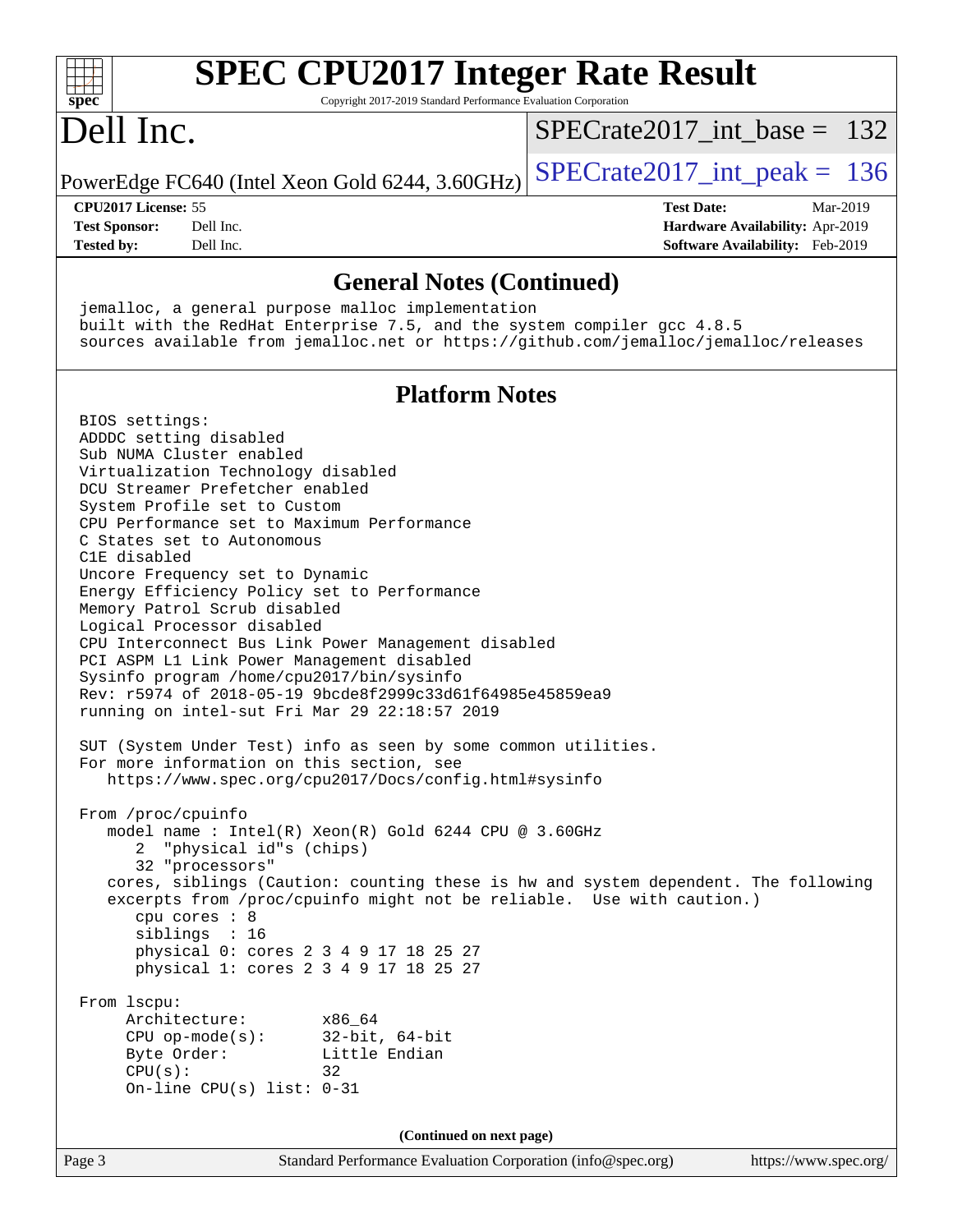| $spec^*$                                                   | <b>SPEC CPU2017 Integer Rate Result</b><br>Copyright 2017-2019 Standard Performance Evaluation Corporation                                                                |
|------------------------------------------------------------|---------------------------------------------------------------------------------------------------------------------------------------------------------------------------|
| Dell Inc.                                                  | $SPECrate2017$ int base = 132                                                                                                                                             |
| PowerEdge FC640 (Intel Xeon Gold 6244, 3.60GHz)            | $SPECrate2017\_int\_peak = 136$                                                                                                                                           |
| CPU2017 License: 55                                        | <b>Test Date:</b><br>Mar-2019                                                                                                                                             |
| <b>Test Sponsor:</b><br>Dell Inc.                          | Hardware Availability: Apr-2019                                                                                                                                           |
| <b>Tested by:</b><br>Dell Inc.                             | Software Availability: Feb-2019                                                                                                                                           |
|                                                            | <b>Platform Notes (Continued)</b>                                                                                                                                         |
| Thread( $s$ ) per core:                                    | 2                                                                                                                                                                         |
| Core(s) per socket:                                        | 8                                                                                                                                                                         |
| Socket(s):<br>NUMA node(s):                                | 2<br>4                                                                                                                                                                    |
| Vendor ID:                                                 | GenuineIntel                                                                                                                                                              |
| CPU family:                                                | 6                                                                                                                                                                         |
| Model:                                                     | 85                                                                                                                                                                        |
| Model name:                                                | $Intel(R)$ Xeon $(R)$ Gold 6244 CPU @ 3.60GHz<br>6                                                                                                                        |
| Stepping:<br>CPU MHz:                                      | 2770.220                                                                                                                                                                  |
| BogoMIPS:                                                  | 7200.00                                                                                                                                                                   |
| Virtualization:                                            | $VT - x$                                                                                                                                                                  |
| L1d cache:<br>Lli cache:                                   | 32K<br>32K                                                                                                                                                                |
| L2 cache:                                                  | 1024K                                                                                                                                                                     |
| L3 cache:                                                  | 25344K                                                                                                                                                                    |
| NUMA node0 CPU(s):                                         | 0, 6, 8, 12, 16, 22, 24, 28                                                                                                                                               |
| NUMA $node1$ $CPU(s):$<br>NUMA $node2$ $CPU(s):$           | 1, 7, 9, 13, 17, 23, 25, 29<br>2, 4, 10, 14, 18, 20, 26, 30                                                                                                               |
| NUMA node3 CPU(s):                                         | 3, 5, 11, 15, 19, 21, 27, 31                                                                                                                                              |
| Flaqs:                                                     | fpu vme de pse tsc msr pae mce cx8 apic sep mtrr pge mca cmov                                                                                                             |
|                                                            | pat pse36 clflush dts acpi mmx fxsr sse sse2 ss ht tm pbe syscall nx pdpe1gb rdtscp                                                                                       |
|                                                            | lm constant_tsc art arch_perfmon pebs bts rep_good nopl xtopology nonstop_tsc cpuid<br>aperfmperf pni pclmulqdq dtes64 monitor ds_cpl vmx smx est tm2 ssse3 sdbg fma cx16 |
|                                                            | xtpr pdcm pcid dca sse4_1 sse4_2 x2apic movbe popcnt aes xsave avx f16c rdrand                                                                                            |
|                                                            | lahf_lm abm 3dnowprefetch cpuid_fault epb cat_13 cdp_13 invpcid_single ssbd mba ibrs                                                                                      |
|                                                            | ibpb stibp ibrs_enhanced tpr_shadow vnmi flexpriority ept vpid fsgsbase tsc_adjust<br>bmil hle avx2 smep bmi2 erms invpcid rtm cqm mpx rdt_a avx512f avx512dq rdseed adx  |
|                                                            | smap clflushopt clwb intel_pt avx512cd avx512bw avx512vl xsaveopt xsavec xgetbvl                                                                                          |
|                                                            | xsaves cqm_llc cqm_occup_llc cqm_mbm_total cqm_mbm_local dtherm ida arat pln pts pku                                                                                      |
|                                                            | ospke avx512_vnni flush_l1d arch_capabilities                                                                                                                             |
| /proc/cpuinfo cache data<br>cache size : 25344 KB          |                                                                                                                                                                           |
| physical chip.                                             | From numactl --hardware WARNING: a numactl 'node' might or might not correspond to a                                                                                      |
| $available: 4 nodes (0-3)$                                 |                                                                                                                                                                           |
| node 0 cpus: 0 6 8 12 16 22 24 28                          |                                                                                                                                                                           |
| node 0 size: 46785 MB                                      |                                                                                                                                                                           |
| node 0 free: 46517 MB<br>node 1 cpus: 1 7 9 13 17 23 25 29 |                                                                                                                                                                           |
| node 1 size: 48382 MB                                      |                                                                                                                                                                           |
| node 1 free: 48205 MB                                      |                                                                                                                                                                           |
| node 2 cpus: 2 4 10 14 18 20 26 30                         |                                                                                                                                                                           |
| node 2 size: 48361 MB<br>node 2 free: 48185 MB             |                                                                                                                                                                           |
|                                                            |                                                                                                                                                                           |
|                                                            | (Continued on next page)                                                                                                                                                  |
|                                                            |                                                                                                                                                                           |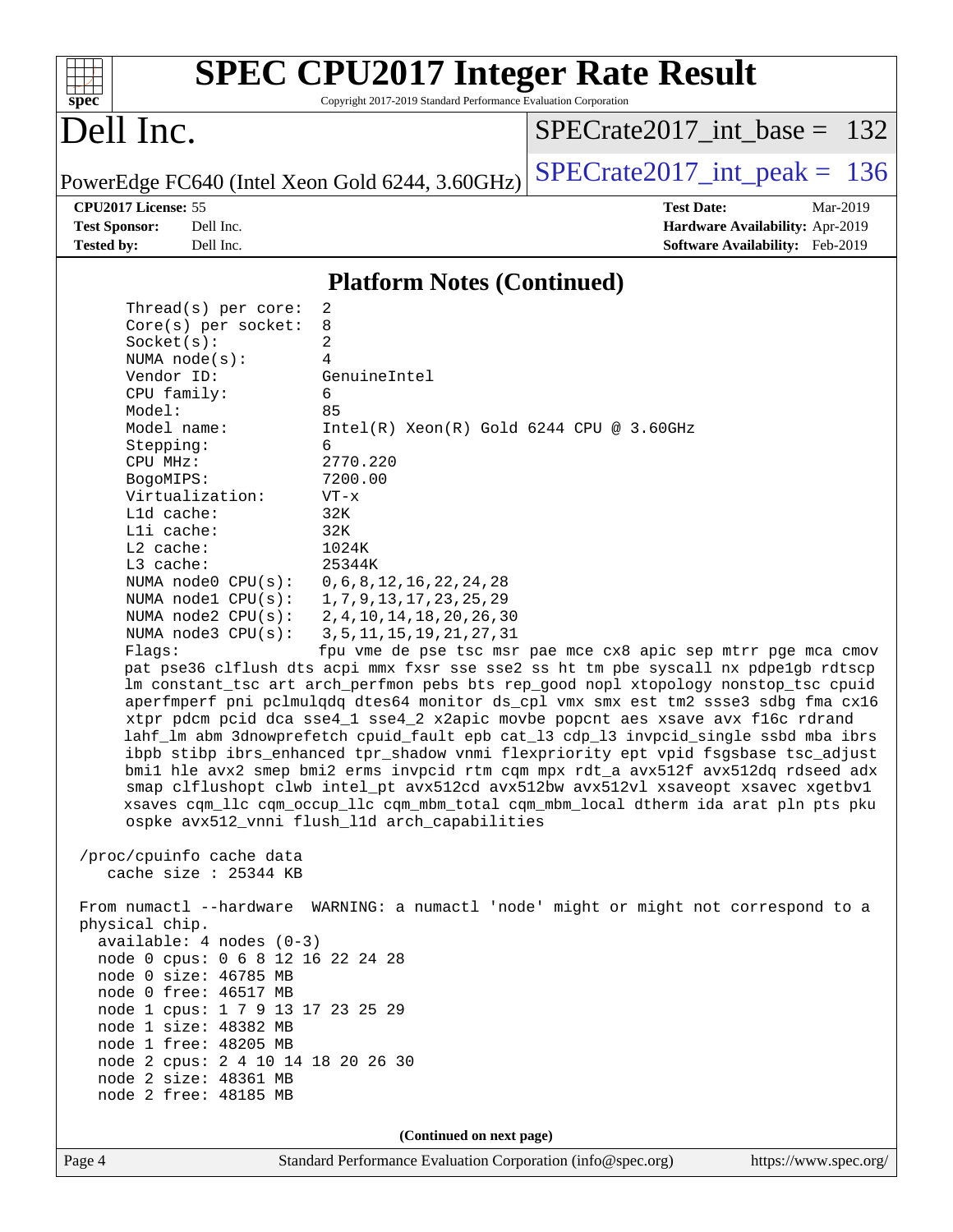| <b>SPEC CPU2017 Integer Rate Result</b><br>Copyright 2017-2019 Standard Performance Evaluation Corporation<br>$spec^*$                                                                                                                                                                                                                                                                                                                                                                                                                                                                                                                                                                                                                                         |                                                                                                     |
|----------------------------------------------------------------------------------------------------------------------------------------------------------------------------------------------------------------------------------------------------------------------------------------------------------------------------------------------------------------------------------------------------------------------------------------------------------------------------------------------------------------------------------------------------------------------------------------------------------------------------------------------------------------------------------------------------------------------------------------------------------------|-----------------------------------------------------------------------------------------------------|
| Dell Inc.                                                                                                                                                                                                                                                                                                                                                                                                                                                                                                                                                                                                                                                                                                                                                      | $SPECrate2017$ int base = 132                                                                       |
| PowerEdge FC640 (Intel Xeon Gold 6244, 3.60GHz)                                                                                                                                                                                                                                                                                                                                                                                                                                                                                                                                                                                                                                                                                                                | $SPECrate2017\_int\_peak = 136$                                                                     |
| CPU2017 License: 55<br>Dell Inc.<br><b>Test Sponsor:</b><br>Dell Inc.<br><b>Tested by:</b>                                                                                                                                                                                                                                                                                                                                                                                                                                                                                                                                                                                                                                                                     | <b>Test Date:</b><br>Mar-2019<br>Hardware Availability: Apr-2019<br>Software Availability: Feb-2019 |
| <b>Platform Notes (Continued)</b>                                                                                                                                                                                                                                                                                                                                                                                                                                                                                                                                                                                                                                                                                                                              |                                                                                                     |
| node 3 cpus: 3 5 11 15 19 21 27 31<br>node 3 size: 48381 MB<br>node 3 free: 48204 MB<br>node distances:<br>2<br>$\mathbf{1}$<br>3<br>node<br>$\overline{0}$<br>0:<br>10<br>21 11 21<br>1:<br>10<br>21<br>21<br>- 11<br>2:<br>11<br>21<br>21<br>10<br>3:<br>21<br>11<br>21<br>10<br>From /proc/meminfo<br>MemTotal:<br>196517452 kB<br>HugePages_Total:<br>0<br>Hugepagesize:<br>2048 kB<br>/usr/bin/lsb_release -d<br>Ubuntu 18.04.2 LTS<br>From /etc/*release* /etc/*version*<br>debian_version: buster/sid<br>os-release:<br>NAME="Ubuntu"<br>VERSION="18.04.2 LTS (Bionic Beaver)"<br>ID=ubuntu<br>ID LIKE=debian<br>PRETTY_NAME="Ubuntu 18.04.2 LTS"<br>VERSION_ID="18.04"<br>HOME_URL="https://www.ubuntu.com/"<br>SUPPORT_URL="https://help.ubuntu.com/" |                                                                                                     |
| uname $-a$ :<br>Linux intel-sut 4.15.0-45-generic #48-Ubuntu SMP Tue Jan 29 16:28:13 UTC 2019 x86_64<br>x86_64 x86_64 GNU/Linux                                                                                                                                                                                                                                                                                                                                                                                                                                                                                                                                                                                                                                |                                                                                                     |
| Kernel self-reported vulnerability status:                                                                                                                                                                                                                                                                                                                                                                                                                                                                                                                                                                                                                                                                                                                     |                                                                                                     |
| CVE-2017-5754 (Meltdown):<br>Not affected<br>CVE-2017-5753 (Spectre variant 1): Mitigation: __user pointer sanitization<br>CVE-2017-5715 (Spectre variant 2): Mitigation: Enhanced IBRS, IBPB                                                                                                                                                                                                                                                                                                                                                                                                                                                                                                                                                                  |                                                                                                     |
| run-level 5 Mar 29 22:18                                                                                                                                                                                                                                                                                                                                                                                                                                                                                                                                                                                                                                                                                                                                       |                                                                                                     |
| SPEC is set to: /home/cpu2017<br>Filesystem<br>Type Size Used Avail Use% Mounted on<br>/dev/sda2<br>ext4 439G<br>19G 398G<br>$5\%$ /                                                                                                                                                                                                                                                                                                                                                                                                                                                                                                                                                                                                                           |                                                                                                     |
| Additional information from dmidecode follows. WARNING: Use caution when you interpret                                                                                                                                                                                                                                                                                                                                                                                                                                                                                                                                                                                                                                                                         |                                                                                                     |
| (Continued on next page)                                                                                                                                                                                                                                                                                                                                                                                                                                                                                                                                                                                                                                                                                                                                       |                                                                                                     |
| Page 5<br>Standard Performance Evaluation Corporation (info@spec.org)                                                                                                                                                                                                                                                                                                                                                                                                                                                                                                                                                                                                                                                                                          | https://www.spec.org/                                                                               |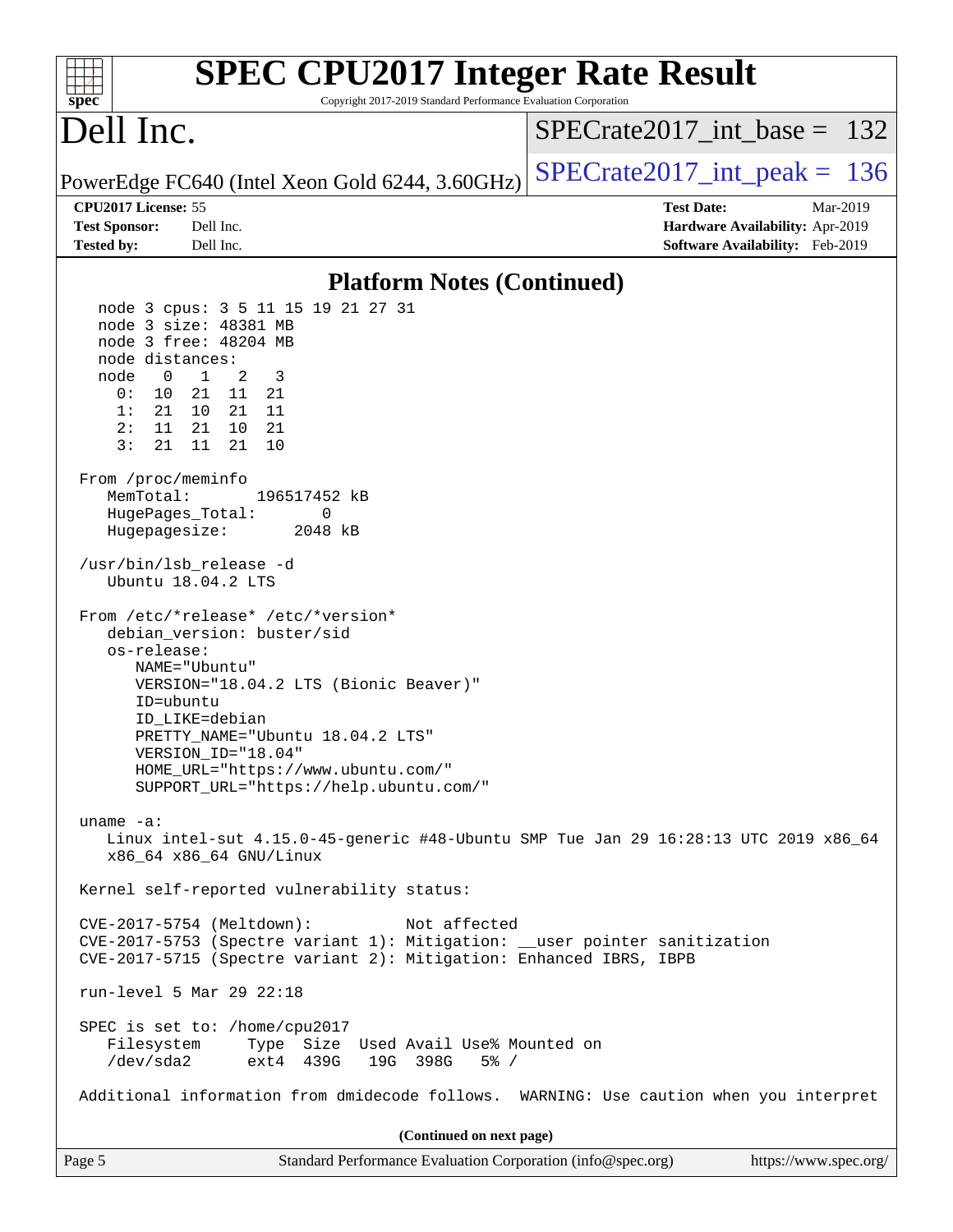| s<br>E<br>n<br>¢<br>÷, |  |  |  |  |  |
|------------------------|--|--|--|--|--|

# **[SPEC CPU2017 Integer Rate Result](http://www.spec.org/auto/cpu2017/Docs/result-fields.html#SPECCPU2017IntegerRateResult)**

Copyright 2017-2019 Standard Performance Evaluation Corporation

## Dell Inc.

[SPECrate2017\\_int\\_base =](http://www.spec.org/auto/cpu2017/Docs/result-fields.html#SPECrate2017intbase) 132

PowerEdge FC640 (Intel Xeon Gold 6244, 3.60GHz)  $\left|$  [SPECrate2017\\_int\\_peak =](http://www.spec.org/auto/cpu2017/Docs/result-fields.html#SPECrate2017intpeak) 136

**[Tested by:](http://www.spec.org/auto/cpu2017/Docs/result-fields.html#Testedby)** Dell Inc. **[Software Availability:](http://www.spec.org/auto/cpu2017/Docs/result-fields.html#SoftwareAvailability)** Feb-2019

**[CPU2017 License:](http://www.spec.org/auto/cpu2017/Docs/result-fields.html#CPU2017License)** 55 **[Test Date:](http://www.spec.org/auto/cpu2017/Docs/result-fields.html#TestDate)** Mar-2019 **[Test Sponsor:](http://www.spec.org/auto/cpu2017/Docs/result-fields.html#TestSponsor)** Dell Inc. **[Hardware Availability:](http://www.spec.org/auto/cpu2017/Docs/result-fields.html#HardwareAvailability)** Apr-2019

### **[Platform Notes \(Continued\)](http://www.spec.org/auto/cpu2017/Docs/result-fields.html#PlatformNotes)**

 this section. The 'dmidecode' program reads system data which is "intended to allow hardware to be accurately determined", but the intent may not be met, as there are frequent changes to hardware, firmware, and the "DMTF SMBIOS" standard. BIOS Dell Inc. 2.1.6 03/04/2019 Memory: 11x 002C069D002C 18ASF2G72PDZ-2G9E1 16 GB 2 rank 2933 1x 00AD00B300AD HMA82GR7CJR8N-WM 16 GB 2 rank 2933

4x Not Specified Not Specified

(End of data from sysinfo program)

### **[Compiler Version Notes](http://www.spec.org/auto/cpu2017/Docs/result-fields.html#CompilerVersionNotes)**

| $502 \text{ qcc r (peak)}$<br>CC                                                                                                                                                 |
|----------------------------------------------------------------------------------------------------------------------------------------------------------------------------------|
| $Intel(R)$ C Intel(R) 64 Compiler for applications running on $IA-32$ , Version<br>19.0.1.144 Build 20181018<br>Copyright (C) 1985-2018 Intel Corporation. All rights reserved.  |
| 500.perlbench_r(base) 502.gcc_r(base) 505.mcf_r(base, peak)<br>CC.<br>525.x264_r(base, peak) 557.xz_r(base, peak)                                                                |
| Intel(R) C Intel(R) 64 Compiler for applications running on Intel(R) 64,<br>Version 19.0.1.144 Build 20181018<br>Copyright (C) 1985-2018 Intel Corporation. All rights reserved. |
| $500.$ perlbench $r$ (peak)<br>CC.                                                                                                                                               |
| Intel(R) C Intel(R) 64 Compiler for applications running on Intel(R) 64,<br>Version 19.0.1.144 Build 20181018<br>Copyright (C) 1985-2018 Intel Corporation. All rights reserved. |
| CXXC $523.$ xalancbmk $r(\text{peak})$                                                                                                                                           |
| $Intel(R)$ C++ Intel(R) 64 Compiler for applications running on IA-32, Version<br>19.0.1.144 Build 20181018<br>Copyright (C) 1985-2018 Intel Corporation. All rights reserved.   |

**(Continued on next page)**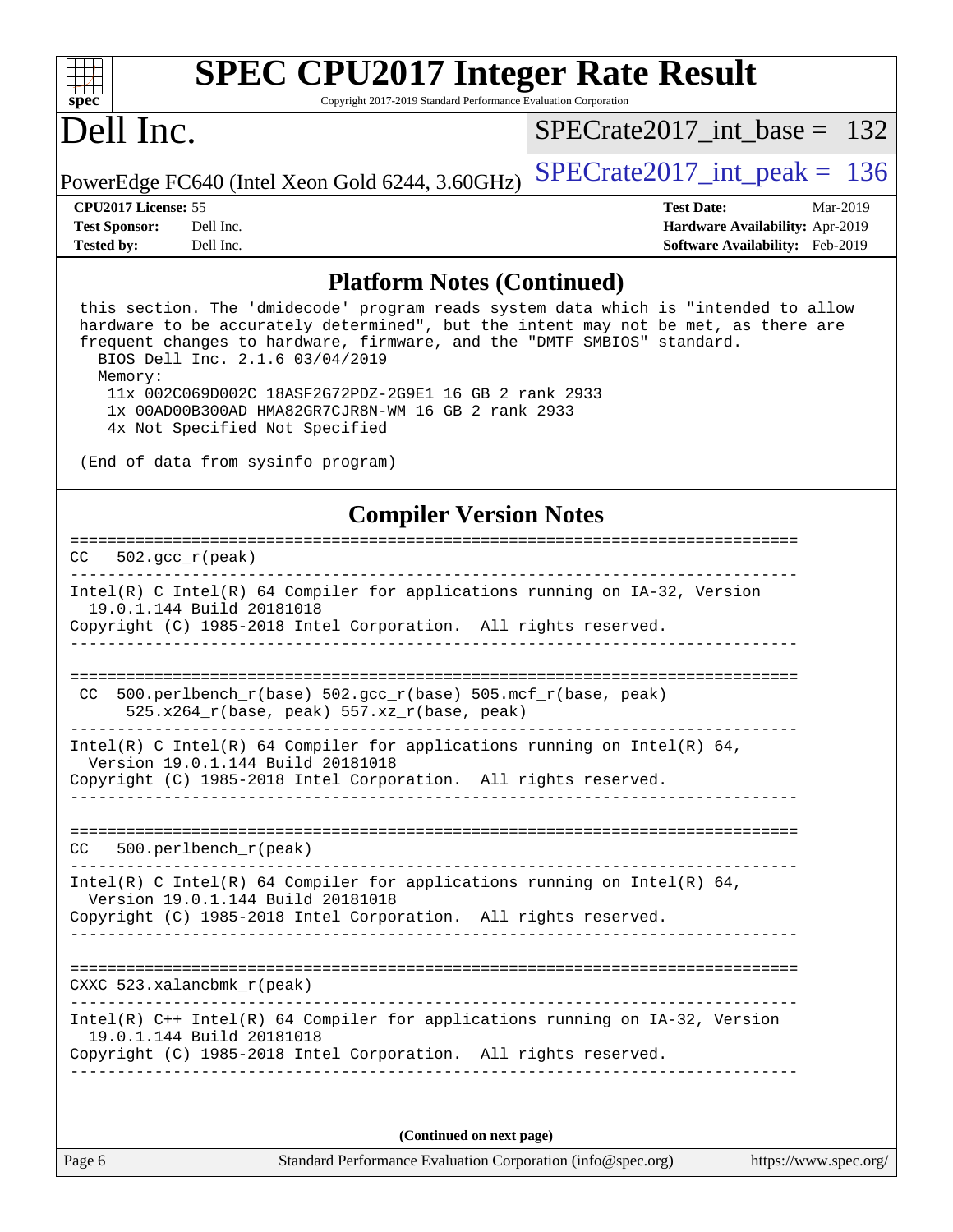| SI<br>эe<br>I<br>Ľ |  |  |  |  |  |
|--------------------|--|--|--|--|--|

# **[SPEC CPU2017 Integer Rate Result](http://www.spec.org/auto/cpu2017/Docs/result-fields.html#SPECCPU2017IntegerRateResult)**

Copyright 2017-2019 Standard Performance Evaluation Corporation

## Dell Inc.

[SPECrate2017\\_int\\_base =](http://www.spec.org/auto/cpu2017/Docs/result-fields.html#SPECrate2017intbase) 132

PowerEdge FC640 (Intel Xeon Gold 6244, 3.60GHz)  $\text{SPECrate}2017\_int\_peak = 136$ 

**[Tested by:](http://www.spec.org/auto/cpu2017/Docs/result-fields.html#Testedby)** Dell Inc. **[Software Availability:](http://www.spec.org/auto/cpu2017/Docs/result-fields.html#SoftwareAvailability)** Feb-2019

**[CPU2017 License:](http://www.spec.org/auto/cpu2017/Docs/result-fields.html#CPU2017License)** 55 **[Test Date:](http://www.spec.org/auto/cpu2017/Docs/result-fields.html#TestDate)** Mar-2019 **[Test Sponsor:](http://www.spec.org/auto/cpu2017/Docs/result-fields.html#TestSponsor)** Dell Inc. **[Hardware Availability:](http://www.spec.org/auto/cpu2017/Docs/result-fields.html#HardwareAvailability)** Apr-2019

### **[Compiler Version Notes \(Continued\)](http://www.spec.org/auto/cpu2017/Docs/result-fields.html#CompilerVersionNotes)**

| CXXC 520.omnetpp $r(base, peak)$ 523.xalancbmk $r(base)$ 531.deepsjeng $r(base,$<br>peak) 541. leela r(base, peak)                                                                     |
|----------------------------------------------------------------------------------------------------------------------------------------------------------------------------------------|
| Intel(R) $C++$ Intel(R) 64 Compiler for applications running on Intel(R) 64,<br>Version 19.0.1.144 Build 20181018<br>Copyright (C) 1985-2018 Intel Corporation. All rights reserved.   |
| $FC$ 548. exchange2 $r(base, peak)$                                                                                                                                                    |
| Intel(R) Fortran Intel(R) 64 Compiler for applications running on Intel(R)<br>64, Version 19.0.1.144 Build 20181018<br>Copyright (C) 1985-2018 Intel Corporation. All rights reserved. |

**[Base Compiler Invocation](http://www.spec.org/auto/cpu2017/Docs/result-fields.html#BaseCompilerInvocation)**

[C benchmarks](http://www.spec.org/auto/cpu2017/Docs/result-fields.html#Cbenchmarks): [icc -m64 -std=c11](http://www.spec.org/cpu2017/results/res2019q3/cpu2017-20190708-15946.flags.html#user_CCbase_intel_icc_64bit_c11_33ee0cdaae7deeeab2a9725423ba97205ce30f63b9926c2519791662299b76a0318f32ddfffdc46587804de3178b4f9328c46fa7c2b0cd779d7a61945c91cd35)

[C++ benchmarks:](http://www.spec.org/auto/cpu2017/Docs/result-fields.html#CXXbenchmarks) [icpc -m64](http://www.spec.org/cpu2017/results/res2019q3/cpu2017-20190708-15946.flags.html#user_CXXbase_intel_icpc_64bit_4ecb2543ae3f1412ef961e0650ca070fec7b7afdcd6ed48761b84423119d1bf6bdf5cad15b44d48e7256388bc77273b966e5eb805aefd121eb22e9299b2ec9d9)

[Fortran benchmarks](http://www.spec.org/auto/cpu2017/Docs/result-fields.html#Fortranbenchmarks): [ifort -m64](http://www.spec.org/cpu2017/results/res2019q3/cpu2017-20190708-15946.flags.html#user_FCbase_intel_ifort_64bit_24f2bb282fbaeffd6157abe4f878425411749daecae9a33200eee2bee2fe76f3b89351d69a8130dd5949958ce389cf37ff59a95e7a40d588e8d3a57e0c3fd751)

## **[Base Portability Flags](http://www.spec.org/auto/cpu2017/Docs/result-fields.html#BasePortabilityFlags)**

 500.perlbench\_r: [-DSPEC\\_LP64](http://www.spec.org/cpu2017/results/res2019q3/cpu2017-20190708-15946.flags.html#b500.perlbench_r_basePORTABILITY_DSPEC_LP64) [-DSPEC\\_LINUX\\_X64](http://www.spec.org/cpu2017/results/res2019q3/cpu2017-20190708-15946.flags.html#b500.perlbench_r_baseCPORTABILITY_DSPEC_LINUX_X64) 502.gcc\_r: [-DSPEC\\_LP64](http://www.spec.org/cpu2017/results/res2019q3/cpu2017-20190708-15946.flags.html#suite_basePORTABILITY502_gcc_r_DSPEC_LP64) 505.mcf\_r: [-DSPEC\\_LP64](http://www.spec.org/cpu2017/results/res2019q3/cpu2017-20190708-15946.flags.html#suite_basePORTABILITY505_mcf_r_DSPEC_LP64) 520.omnetpp\_r: [-DSPEC\\_LP64](http://www.spec.org/cpu2017/results/res2019q3/cpu2017-20190708-15946.flags.html#suite_basePORTABILITY520_omnetpp_r_DSPEC_LP64) 523.xalancbmk\_r: [-DSPEC\\_LP64](http://www.spec.org/cpu2017/results/res2019q3/cpu2017-20190708-15946.flags.html#suite_basePORTABILITY523_xalancbmk_r_DSPEC_LP64) [-DSPEC\\_LINUX](http://www.spec.org/cpu2017/results/res2019q3/cpu2017-20190708-15946.flags.html#b523.xalancbmk_r_baseCXXPORTABILITY_DSPEC_LINUX) 525.x264\_r: [-DSPEC\\_LP64](http://www.spec.org/cpu2017/results/res2019q3/cpu2017-20190708-15946.flags.html#suite_basePORTABILITY525_x264_r_DSPEC_LP64) 531.deepsjeng\_r: [-DSPEC\\_LP64](http://www.spec.org/cpu2017/results/res2019q3/cpu2017-20190708-15946.flags.html#suite_basePORTABILITY531_deepsjeng_r_DSPEC_LP64) 541.leela\_r: [-DSPEC\\_LP64](http://www.spec.org/cpu2017/results/res2019q3/cpu2017-20190708-15946.flags.html#suite_basePORTABILITY541_leela_r_DSPEC_LP64) 548.exchange2\_r: [-DSPEC\\_LP64](http://www.spec.org/cpu2017/results/res2019q3/cpu2017-20190708-15946.flags.html#suite_basePORTABILITY548_exchange2_r_DSPEC_LP64) 557.xz\_r: [-DSPEC\\_LP64](http://www.spec.org/cpu2017/results/res2019q3/cpu2017-20190708-15946.flags.html#suite_basePORTABILITY557_xz_r_DSPEC_LP64)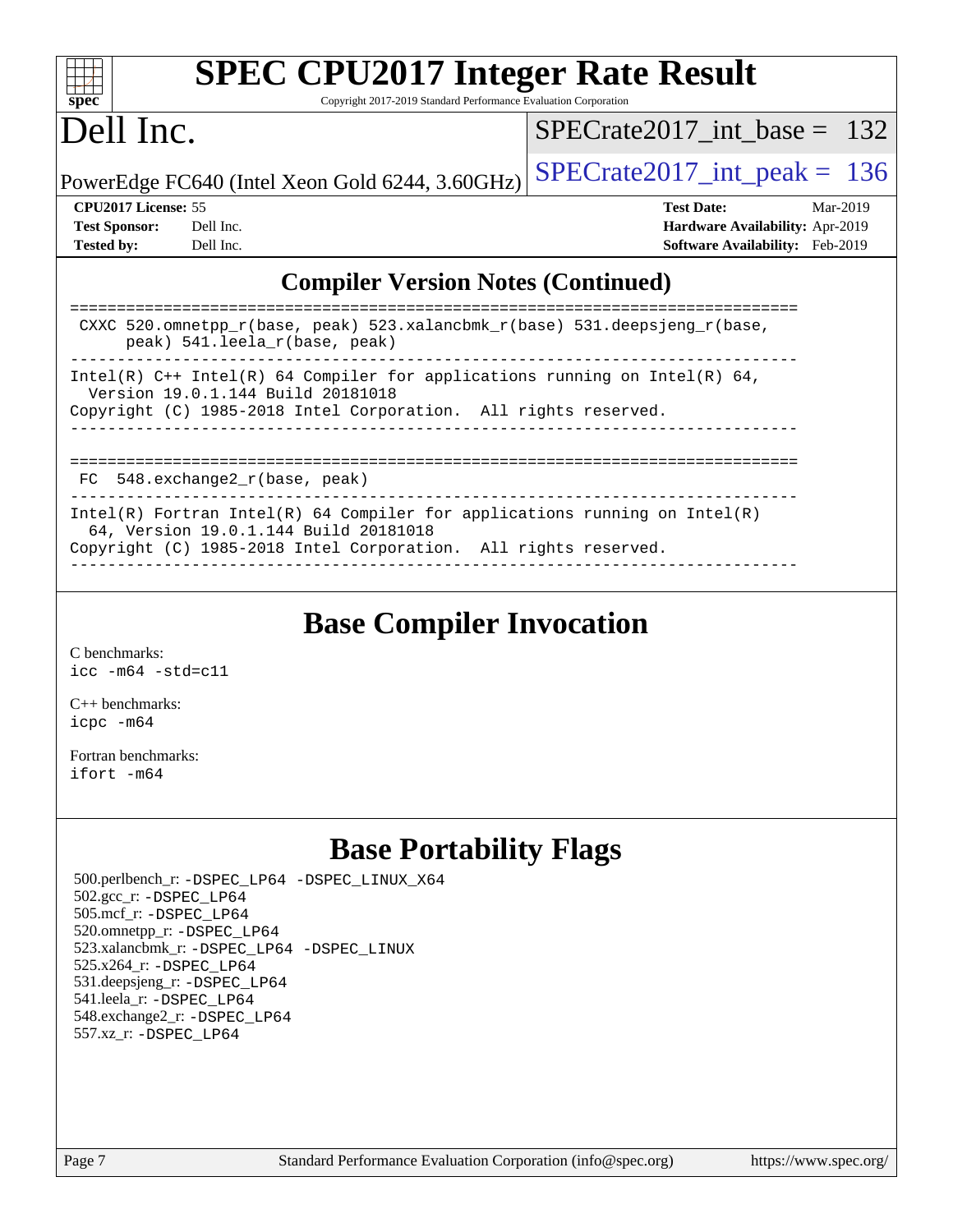| <b>SPEC CPU2017 Integer Rate Result</b><br>Copyright 2017-2019 Standard Performance Evaluation Corporation<br>$spec^*$                                                                                                                                          |                                                                                                     |
|-----------------------------------------------------------------------------------------------------------------------------------------------------------------------------------------------------------------------------------------------------------------|-----------------------------------------------------------------------------------------------------|
| Dell Inc.                                                                                                                                                                                                                                                       | $SPECrate2017\_int\_base = 132$                                                                     |
| PowerEdge FC640 (Intel Xeon Gold 6244, 3.60GHz)                                                                                                                                                                                                                 | $SPECTate2017$ _int_peak = 136                                                                      |
| CPU2017 License: 55<br><b>Test Sponsor:</b><br>Dell Inc.<br><b>Tested by:</b><br>Dell Inc.                                                                                                                                                                      | <b>Test Date:</b><br>Mar-2019<br>Hardware Availability: Apr-2019<br>Software Availability: Feb-2019 |
| <b>Base Optimization Flags</b>                                                                                                                                                                                                                                  |                                                                                                     |
| C benchmarks:<br>-Wl,-z, muldefs -xCORE-AVX512 -ipo -03 -no-prec-div<br>-qopt-mem-layout-trans=4<br>-L/usr/local/IntelCompiler19/compilers_and_libraries_2019.1.144/linux/compiler/lib/intel64<br>-lqkmalloc                                                    |                                                                                                     |
| $C_{++}$ benchmarks:<br>-Wl,-z, muldefs -xCORE-AVX512 -ipo -03 -no-prec-div<br>-qopt-mem-layout-trans=4<br>-L/usr/local/IntelCompiler19/compilers_and_libraries_2019.1.144/linux/compiler/lib/intel64<br>$-lq$ kmalloc                                          |                                                                                                     |
| Fortran benchmarks:<br>-Wl,-z, muldefs -xCORE-AVX512 -ipo -03 -no-prec-div<br>-qopt-mem-layout-trans=4 -nostandard-realloc-lhs -align array32byte<br>-L/usr/local/IntelCompiler19/compilers_and_libraries_2019.1.144/linux/compiler/lib/intel64<br>-lqkmalloc   |                                                                                                     |
| <b>Peak Compiler Invocation</b><br>C benchmarks (except as noted below):<br>$\texttt{icc -m64 -std=cl1}$                                                                                                                                                        |                                                                                                     |
| 502.gcc_r:icc -m32 -std=c11 -L/usr/local/IntelCompiler19/compilers_and_libraries_2019.1.144/linux/compiler/lib/ia32_lin<br>C++ benchmarks (except as noted below):                                                                                              |                                                                                                     |
| icpc -m64<br>523.xalancbmk_r: icpc -m32 -L/usr/local/IntelCompiler19/compilers_and_libraries_2019.1.144/linux/compiler/lib/ia32_lin<br>Fortran benchmarks:<br>ifort -m64                                                                                        |                                                                                                     |
| <b>Peak Portability Flags</b><br>500.perlbench_r: -DSPEC_LP64 -DSPEC_LINUX_X64<br>502.gcc_r: -D_FILE_OFFSET_BITS=64<br>505.mcf_r: -DSPEC_LP64<br>520.omnetpp_r: -DSPEC_LP64<br>523.xalancbmk_r: -D_FILE_OFFSET_BITS=64 -DSPEC_LINUX<br>525.x264_r: - DSPEC_LP64 |                                                                                                     |
| (Continued on next page)                                                                                                                                                                                                                                        |                                                                                                     |
| Page 8<br>Standard Performance Evaluation Corporation (info@spec.org)                                                                                                                                                                                           | https://www.spec.org/                                                                               |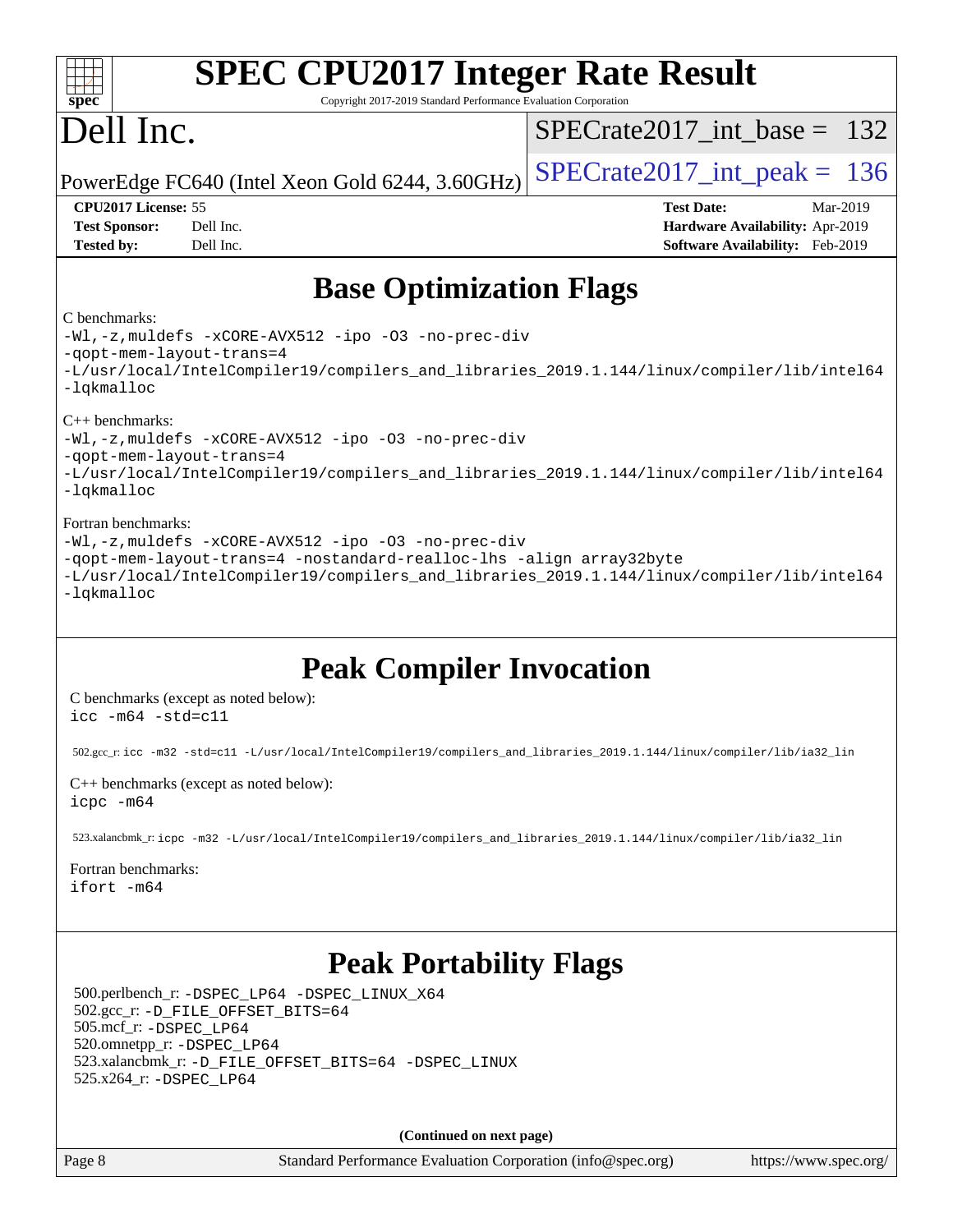### $+\ +$ **[spec](http://www.spec.org/)**

# **[SPEC CPU2017 Integer Rate Result](http://www.spec.org/auto/cpu2017/Docs/result-fields.html#SPECCPU2017IntegerRateResult)**

Copyright 2017-2019 Standard Performance Evaluation Corporation

## Dell Inc.

[SPECrate2017\\_int\\_base =](http://www.spec.org/auto/cpu2017/Docs/result-fields.html#SPECrate2017intbase) 132

PowerEdge FC640 (Intel Xeon Gold 6244, 3.60GHz)  $\left|$  [SPECrate2017\\_int\\_peak =](http://www.spec.org/auto/cpu2017/Docs/result-fields.html#SPECrate2017intpeak) 136

**[Tested by:](http://www.spec.org/auto/cpu2017/Docs/result-fields.html#Testedby)** Dell Inc. **[Software Availability:](http://www.spec.org/auto/cpu2017/Docs/result-fields.html#SoftwareAvailability)** Feb-2019

**[CPU2017 License:](http://www.spec.org/auto/cpu2017/Docs/result-fields.html#CPU2017License)** 55 **[Test Date:](http://www.spec.org/auto/cpu2017/Docs/result-fields.html#TestDate)** Mar-2019 **[Test Sponsor:](http://www.spec.org/auto/cpu2017/Docs/result-fields.html#TestSponsor)** Dell Inc. **[Hardware Availability:](http://www.spec.org/auto/cpu2017/Docs/result-fields.html#HardwareAvailability)** Apr-2019

## **[Peak Portability Flags \(Continued\)](http://www.spec.org/auto/cpu2017/Docs/result-fields.html#PeakPortabilityFlags)**

 531.deepsjeng\_r: [-DSPEC\\_LP64](http://www.spec.org/cpu2017/results/res2019q3/cpu2017-20190708-15946.flags.html#suite_peakPORTABILITY531_deepsjeng_r_DSPEC_LP64) 541.leela\_r: [-DSPEC\\_LP64](http://www.spec.org/cpu2017/results/res2019q3/cpu2017-20190708-15946.flags.html#suite_peakPORTABILITY541_leela_r_DSPEC_LP64) 548.exchange2\_r: [-DSPEC\\_LP64](http://www.spec.org/cpu2017/results/res2019q3/cpu2017-20190708-15946.flags.html#suite_peakPORTABILITY548_exchange2_r_DSPEC_LP64) 557.xz\_r: [-DSPEC\\_LP64](http://www.spec.org/cpu2017/results/res2019q3/cpu2017-20190708-15946.flags.html#suite_peakPORTABILITY557_xz_r_DSPEC_LP64)

## **[Peak Optimization Flags](http://www.spec.org/auto/cpu2017/Docs/result-fields.html#PeakOptimizationFlags)**

[C benchmarks](http://www.spec.org/auto/cpu2017/Docs/result-fields.html#Cbenchmarks):

```
(info@spec.org)https://www.spec.org/
  500.perlbench_r: -Wl,-z,muldefs -prof-gen(pass 1) -prof-use(pass 2) -ipo
-xCORE-AVX512 -O3 -no-prec-div -qopt-mem-layout-trans=4
-fno-strict-overflow
-L/usr/local/IntelCompiler19/compilers_and_libraries_2019.1.144/linux/compiler/lib/intel64
-lqkmalloc
  502.gcc_r: -Wl,-z,muldefs -prof-gen(pass 1) -prof-use(pass 2) -ipo
-xCORE-AVX512 -O3 -no-prec-div -qopt-mem-layout-trans=4
-L/usr/local/je5.0.1-32/lib -ljemalloc
  505.mcf_r: -Wl,-z,muldefs -xCORE-AVX512 -ipo -O3 -no-prec-div
-qopt-mem-layout-trans=4
-L/usr/local/IntelCompiler19/compilers_and_libraries_2019.1.144/linux/compiler/lib/intel64
-lqkmalloc
  525.x264_r: -Wl,-z,muldefs -xCORE-AVX512 -ipo -O3 -no-prec-div
-qopt-mem-layout-trans=4 -fno-alias
-L/usr/local/IntelCompiler19/compilers_and_libraries_2019.1.144/linux/compiler/lib/intel64
-lqkmalloc
  557.xz_r: Same as 505.mcf_r
C++ benchmarks: 
  520.omnetpp_r: -Wl,-z,muldefs -xCORE-AVX512 -ipo -O3 -no-prec-div
-qopt-mem-layout-trans=4
-L/usr/local/IntelCompiler19/compilers_and_libraries_2019.1.144/linux/compiler/lib/intel64
-lqkmalloc
  523.xalancbmk_r: -Wl,-z,muldefs -prof-gen(pass 1) -prof-use(pass 2) -ipo
-xCORE-AVX512 -O3 -no-prec-div -qopt-mem-layout-trans=4
-L/usr/local/je5.0.1-32/lib -ljemalloc
  531.deepsjeng_r: Same as 520.omnetpp_r
                                     (Continued on next page)
```